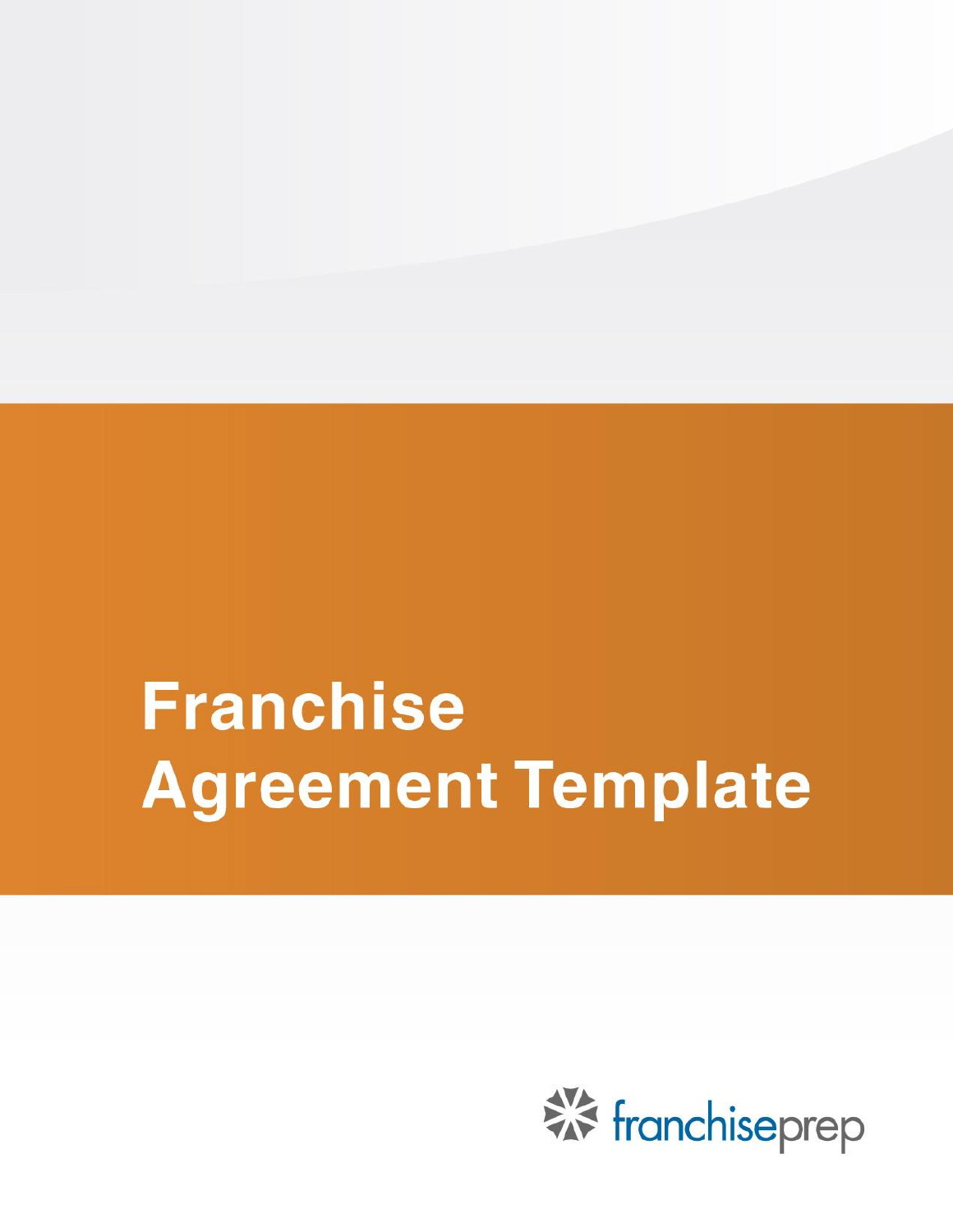# CompanyABC

"your company slogan"

# CompanyABC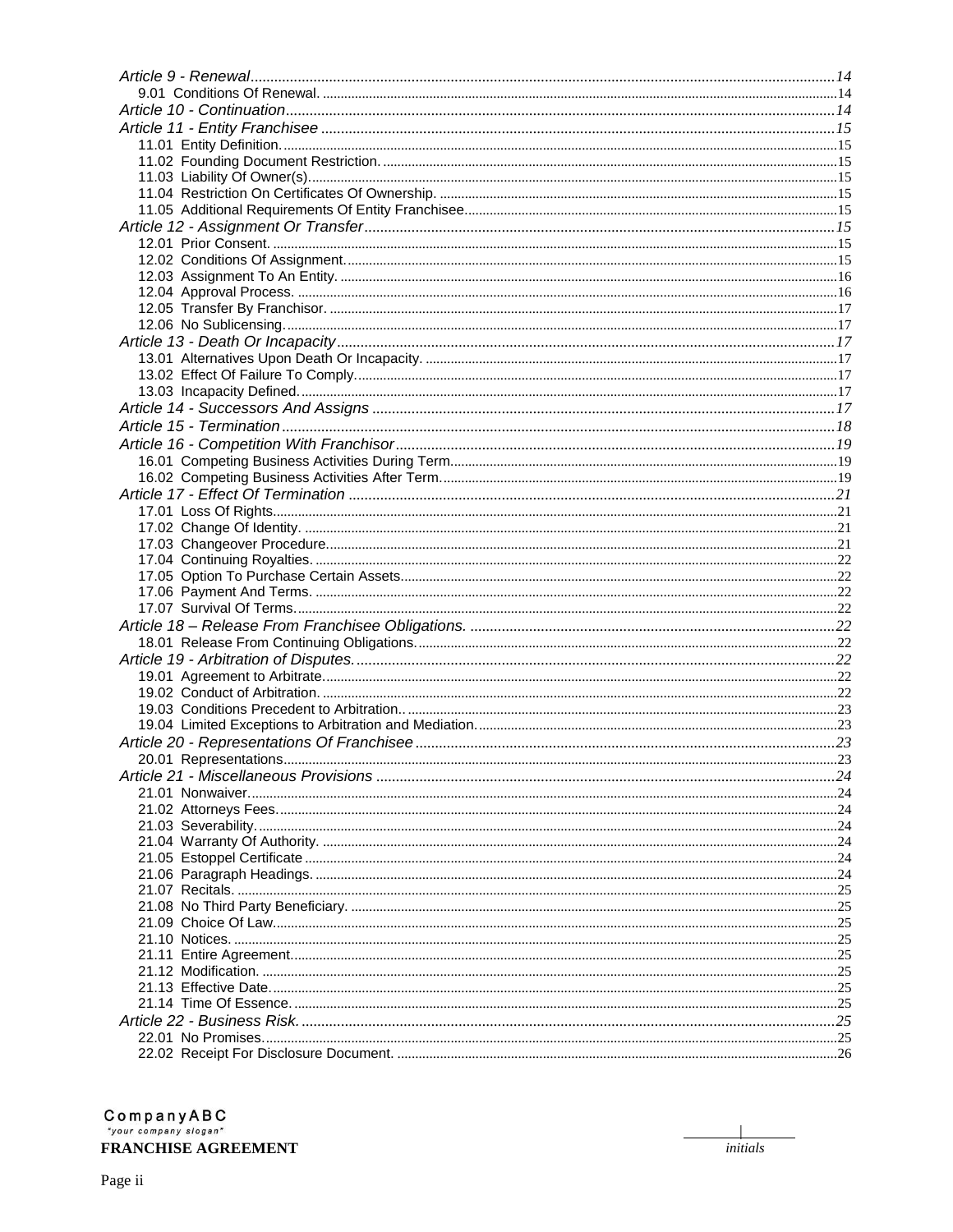| Α.           |  |  |  |  |  |  |
|--------------|--|--|--|--|--|--|
| Β.           |  |  |  |  |  |  |
| C.           |  |  |  |  |  |  |
| D.           |  |  |  |  |  |  |
| Е.           |  |  |  |  |  |  |
| F.           |  |  |  |  |  |  |
| G.           |  |  |  |  |  |  |
| Η.           |  |  |  |  |  |  |
| $\mathbf{L}$ |  |  |  |  |  |  |
| J.           |  |  |  |  |  |  |
| Κ.           |  |  |  |  |  |  |
| L.           |  |  |  |  |  |  |
| М.           |  |  |  |  |  |  |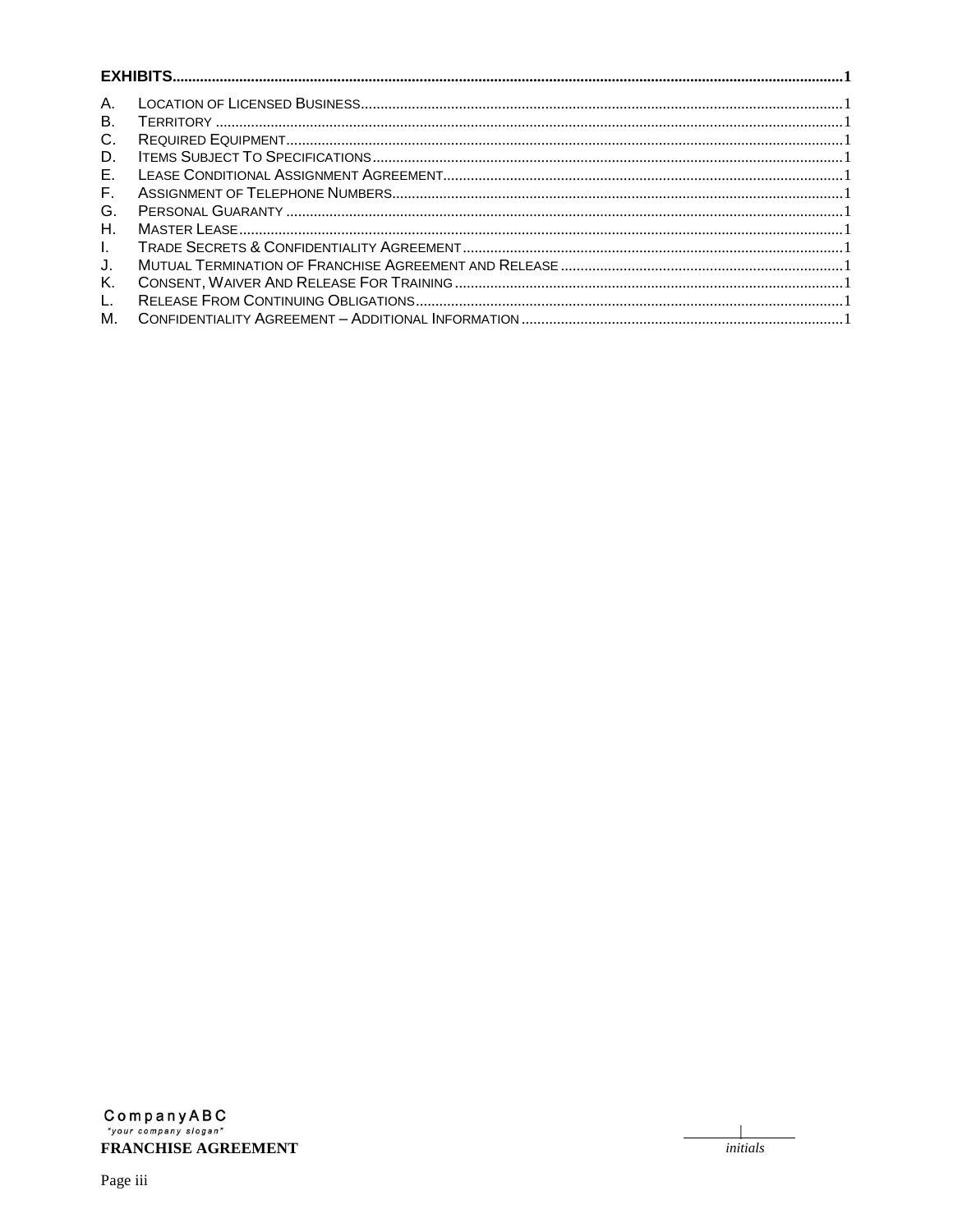## CompanyABC

"your company slogan"

### <span id="page-4-0"></span>**Chapter 1 - Franchise Agreement**

| Franchise Agreement No.: |  |
|--------------------------|--|
|                          |  |

| DATED:   |                    |  | ("Effective Date") |
|----------|--------------------|--|--------------------|
| BETWEEN: | <b>Company ABC</b> |  | ("Franchisor")     |
| AND:     |                    |  | ("Franchisee")     |
|          |                    |  |                    |
|          |                    |  |                    |

TERRITORY:

#### **RECITALS**

WHEREAS Franchisor has developed a unique system for identifying, operating and marketing businesses offering and selling residential and commercial **window cleaning and other property maintenance related services** operating under the Marks and using the System (hereinafter the "System");

WHEREAS Franchisor owns the trade name "**Company ABC**" and related logos and marks and trade dress as more fully described in this Agreement (hereinafter the "Marks");

WHEREAS, as between Franchisor and Franchisee, Franchisor is the sole and exclusive owner of all goodwill associated with and to become associated with the Marks, the value of which Franchisee acknowledges;

WHEREAS Franchisee recognizes the advantages and value of the System and Marks and desires to obtain a license for a "**Company ABC**" business (hereinafter the "Licensed Business");

WHEREAS Franchisee recognizes the necessity and value of maintaining high standards and uniformity of appearance, image, products, services and customer relations in conformity with the System as Franchisor may reasonably modify it from time to time;

WHEREAS Franchisee is aware of the risks, business and otherwise, associated with owning an **Company ABC** Licensed Business and has independently evaluated those risks without relying upon any representations from Franchisor or Franchisor's agents regarding revenues, profits or probability of success, excepting only those representations and accompanying cautions contained in Franchisor's Franchise Disclosure Document—revenues, profits or probability of success being affected primarily by factors beyond Franchisor's control, including Franchisee's skill, personality, diligence and dedication and general regional or local economic or demographic conditions; and

WHEREAS, Franchisor, in reliance upon Franchisee's representations, is willing to provide certain training and other services and to grant a license, but only on the terms of this Agreement, which terms Franchisee understands and accepts and both parties acknowledge to be reasonable and material;

CompanyABC "your company slogan" **FRANCHISE AGREEMENT**

| *initials*

Page 1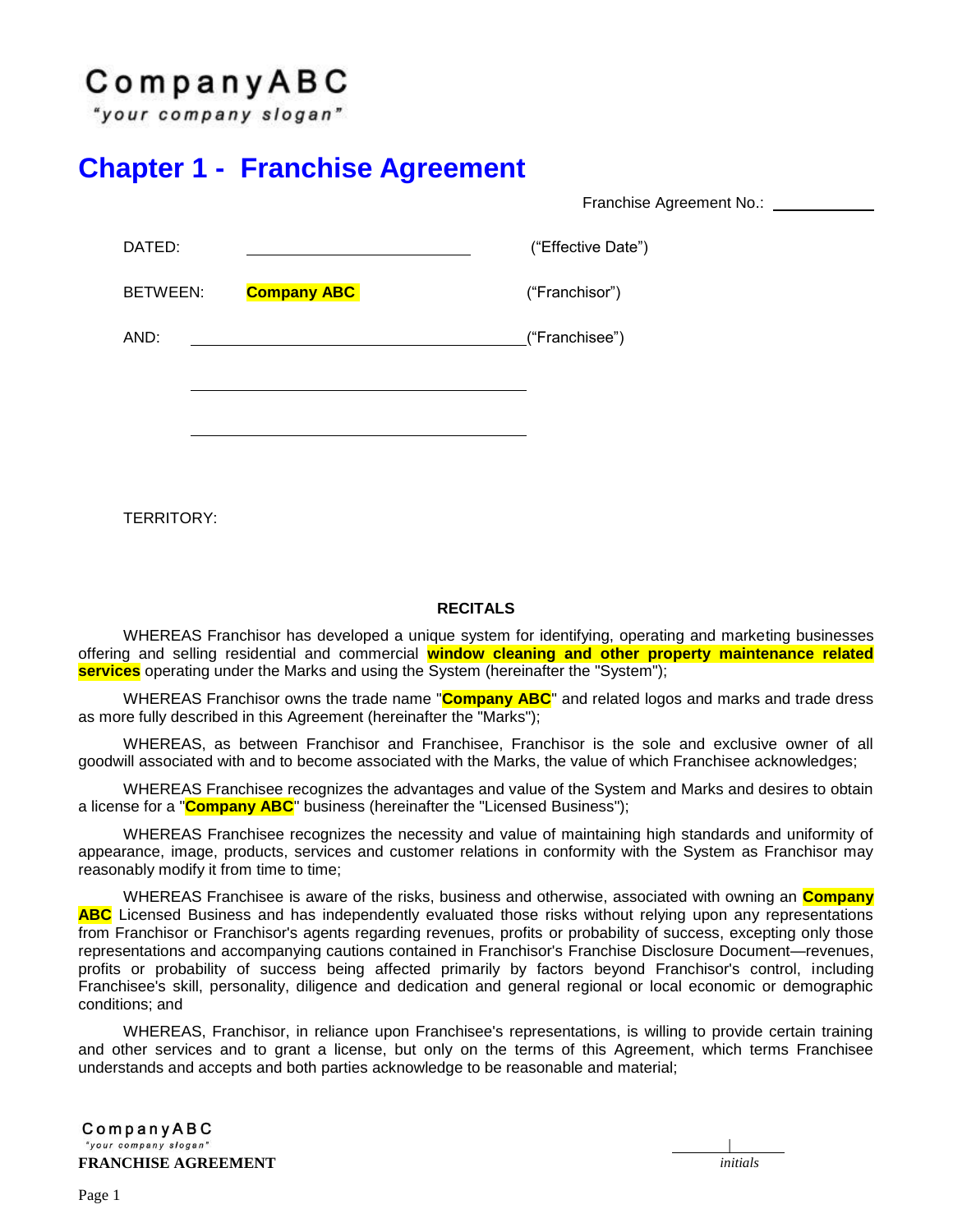NOW THEREFORE, for and in consideration of the mutual covenants herein set forth, and other good and valuable consideration, the receipt and sufficiency of which each party hereby acknowledges, and each party fully intending to be legally bound hereby, Franchisor and Franchisee mutually agree as follows:

#### <span id="page-5-0"></span>**Article 1 - License And System**

#### <span id="page-5-1"></span>1.01 Grant Of License.

1.01.01 Subject to the terms and conditions of this Agreement, Franchisor grants to Franchisee a nonexclusive license to operate one (1) office using the System and Marks for a period of five (5) years from and after the Effective Date of this Agreement, said office to be located only at the location specified in Exhibit A hereto, or at such other location within the Territory as Franchisor may approve in writing. Franchisee, based upon Franchisee's own research and knowledge, shall select a location within 180 days after signing this Agreement and that location shall be accurately stated in Exhibit A. Notwithstanding anything herein to the contrary, if the Licensed Business is to be located upon real property subject to a master lease under which Franchisor or a related company is the primary lessee, this Agreement shall terminate without further notice upon the earlier termination or expiration of the current term of any applicable master lease for the Premises. Franchisor is under no obligation to extend or exercise any option to extend any master lease. If a master lease is involved, a copy of the master lease is attached as Exhibit H to this Agreement. If there is no master lease, this Agreement shall terminate upon expiration or termination of Franchisee's lease (a) upon Franchisee's written election; or (b) upon Franchisor's election if Franchisee does not obtain an acceptable lease at an approved location at least (90) days before expiration of Franchisee's lease. Franchisee shall not move Franchisee's Premises without Franchisor's prior written approval. Subject to Franchisee complying with applicable laws and ordinances, Franchisee may operate the Licensed Business, in whole or in part, from Franchisee's residence, provided Franchisee's residence is within Franchisee's Territory.

#### <span id="page-5-2"></span>1.02 Location And Territory.

1.02.01 Except as specifically permitted by this Agreement, Franchisee's **Company ABC** office shall be the only **Company ABC** office to operate within the geographical territory described in Exhibit B hereto (the "Territory"). Franchisor will not locate or open a competitive **Company ABC** office in the Territory, either company-owned or franchised, during the term of this Agreement, so long as Franchisee is not in breach of this Agreement. However, there shall be no geographic restrictions upon where customers may come from for any **Company ABC** office, company-owned or franchised. Franchisee shall not distribute or publish advertising or otherwise market outside Franchisee's territory except in compliance with this Agreement and the Manual.

1.02.02 Exclusions from Territory. The following, and any substantially similar locations, shall be excluded from Franchisee's **Company ABC** Territory: Home shows, trade fairs, exhibitions and online product sales of related industry equipment. As to such excluded locations, Franchisor shall have the right, directly or indirectly, to sell and distribute goods and services, including those normally offered by Franchisee and using the Marks, without compensation to Franchisee or any other franchisee(s). Franchisor may, directly, indirectly, or through a franchisee or licensee offer products and services under the same or a different trade name or trademark, including within Franchisee's Territory through alternative distribution methods, including through catalogs, mail order, independent retail outlets, and through electronic media, including television, radio, the "Internet" and through other new or emerging commercial technological media. Franchisor shall have no obligation to share any revenues from alternative distribution activities with Franchisee. Without limiting the foregoing, Franchisee shall not, without Franchisor's prior written approval, which approval may be withheld for any reason whatsoever, use the Marks or any part of the Marks or anything similar to the Marks as part of a domain name or in any other manner in connection with any commerce on the Internet or similar media. Franchisee shall not use the Marks in or market through alternative distribution methods without Franchisor's prior written approval, which approval may be withheld for any reason whatsoever.

1.02.03 Modifications of Territory. The parties agree that the estimated population of the Territory contained in Exhibit B is a reasonable estimate of the population of the Territory based upon available governmental data. In the event the population of the Territory increases by fifty percent (50%) or more from the estimated population contained in Exhibit B, based upon reliable governmental data (United States Bureau of the Census or successor if in the United States), Franchisor shall have the option of dividing Franchisee's Territory and creating a new Territory, which may include portion(s) of the territories of other franchisees. If, at the time Franchisor exercises the option to modify Franchisee's Territory, Franchisee is in full compliance with all of the terms of this Agreement and has had no notices of default within the prior twelve calendar months, then Franchisee shall have a sixty (60) day first right of refusal to license and operate another **Company ABC** office in the newly created territory. If

#### CompanyABC "your company slogan" **FRANCHISE AGREEMENT**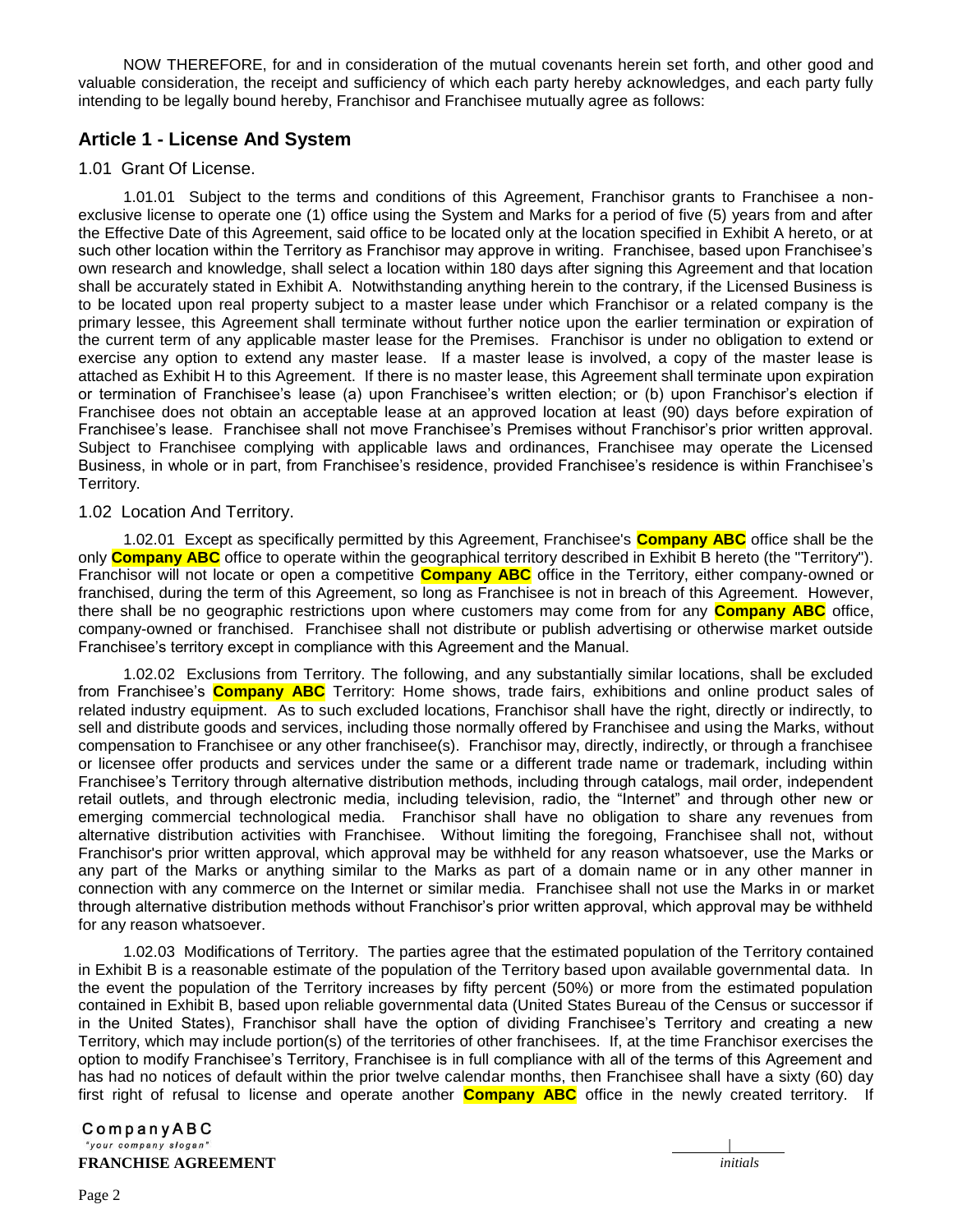Franchisor's modification of Territory boundaries reduces the size of more than one franchisee's Territory, the franchisees shall receive rights of refusal in the order of the percent(s) of population severed from their respective territories as determined by Franchisor. If the territories of two or more franchisees are reduced by substantially equal percentages of population, the franchisees will receive rights of refusal in the order in which they executed their original franchise agreements for the affected territories.

1.02.04 Expansion Territory. Subject to Franchisor's prior written approval, if Franchisee is in full compliance with this Agreement and the Manual, Franchisee may be permitted to acquire additional adjacent territory that has not been assigned to another franchisee. The price of such expansion territory shall be \$0.10 per person residing in the expanded territory based upon currently available governmental demographic data. The purchase price for expansion territory is payable, in full, upon the signing of an addendum granting the expansion territory to Franchisee. Franchisor, in its sole discretion shall determine the minimum and maximum size and configuration of an expansion territory and may impose reasonable conditions, including, but not limited to the opening of a satellite office in the expansion territory.

#### <span id="page-6-0"></span>1.03 Licensed Business.

1.03.01 The term "Licensed Business" means a business in which the Franchisee engages in the business of **cleaning windows and other services that are associated with a property maintenance business.** Franchisee will provide these services to both residential and commercial buildings, operating under the Marks and using the System (hereinafter the "System"). Franchisor shall have the right to add or delete or change product and service offerings at any time and Franchisee agrees to comply with such changes.

#### <span id="page-6-1"></span>1.04 System And Marks.

1.04.01 Franchisee agrees to operate the Licensed Business only according to the System and only under the Marks pursuant to the Manual. Franchisee acknowledges that Franchisor owns all rights to the System and the Marks and Franchisee has only such rights as this Agreement grants. For purposes of this Agreement, the "System" includes the rights and obligations set forth in this Agreement, the Operating Manual furnished to the Franchisee as amended from time to time, Franchisor's name, training, formulas, methods of operation, reputation, advertising, system and similar benefits pursuant to which the Franchisee operates the Licensed Business. Franchisor's unique trade dress is part of the Marks.

1.04.02 Unless otherwise first approved by Franchisor in writing or unless otherwise required by applicable law, Franchisee agrees to do business only under the name "**Company ABC** ". Franchisee shall not use the Marks in any manner not specifically approved by Franchisor, including, without limitation, as part of any domain name or other address on any portion of the Internet or any new medium, including as part of any meta tag(s) or similar use.

1.04.03 Franchisee shall immediately notify Franchisor, in writing, if Franchisee learns of any attempt by any person to infringe the Marks or to wrongfully appropriate the System or any part of it. Franchisor may, in its sole discretion, take whatever action it deems appropriate to protect or defend the Marks or System but is not obligated to take any action whatsoever. Franchisee agrees to fully cooperate with Franchisor in any action anticipated by or taken by or on behalf of Franchisor. Franchisee understands that it may become necessary, in Franchisor's sole discretion, to change, totally or in part, the Marks, as a result of litigation or otherwise. In that event, Franchisee agrees to immediately adopt the new or revised Marks, and Franchisor's maximum liability, including for any purported goodwill, shall be to reimburse Franchisee the actual out-of-pocket costs of changing the principal signs identifying the Premises.

1.04.04 Franchisor may change the System or any part of the System at any time, and as changed it shall remain the System pursuant to this Agreement. Franchisor shall own any improvements or changes in the System whether developed by Franchisor, by Franchisee or by other franchisee(s) and shall have the right to adopt and perfect such improvements or changes without compensation to Franchisee or other franchisees. If Franchisor modifies the System, Franchisee shall, at Franchisee's own expense except to the extent specifically provided in this Agreement, adopt and use such modification(s) as if it were part of the System at the time of execution of this Agreement.

1.04.05 Franchisee agrees to operate no other business whatsoever, including coin-operated devices, in or about the Premises of the Licensed Business or otherwise in connection with the System or Marks without first obtaining Franchisor's written approval; provided that, Franchisee may provide any service(s) or product(s) permitted according to the Manual. Franchisee acknowledges that Franchisor owns, in connection with the Marks, all goodwill associated with or to become associated with the telephone numbers and telephone listings and agrees to execute an Assignment of Telephone Numbers in the form of Exhibit F, attached.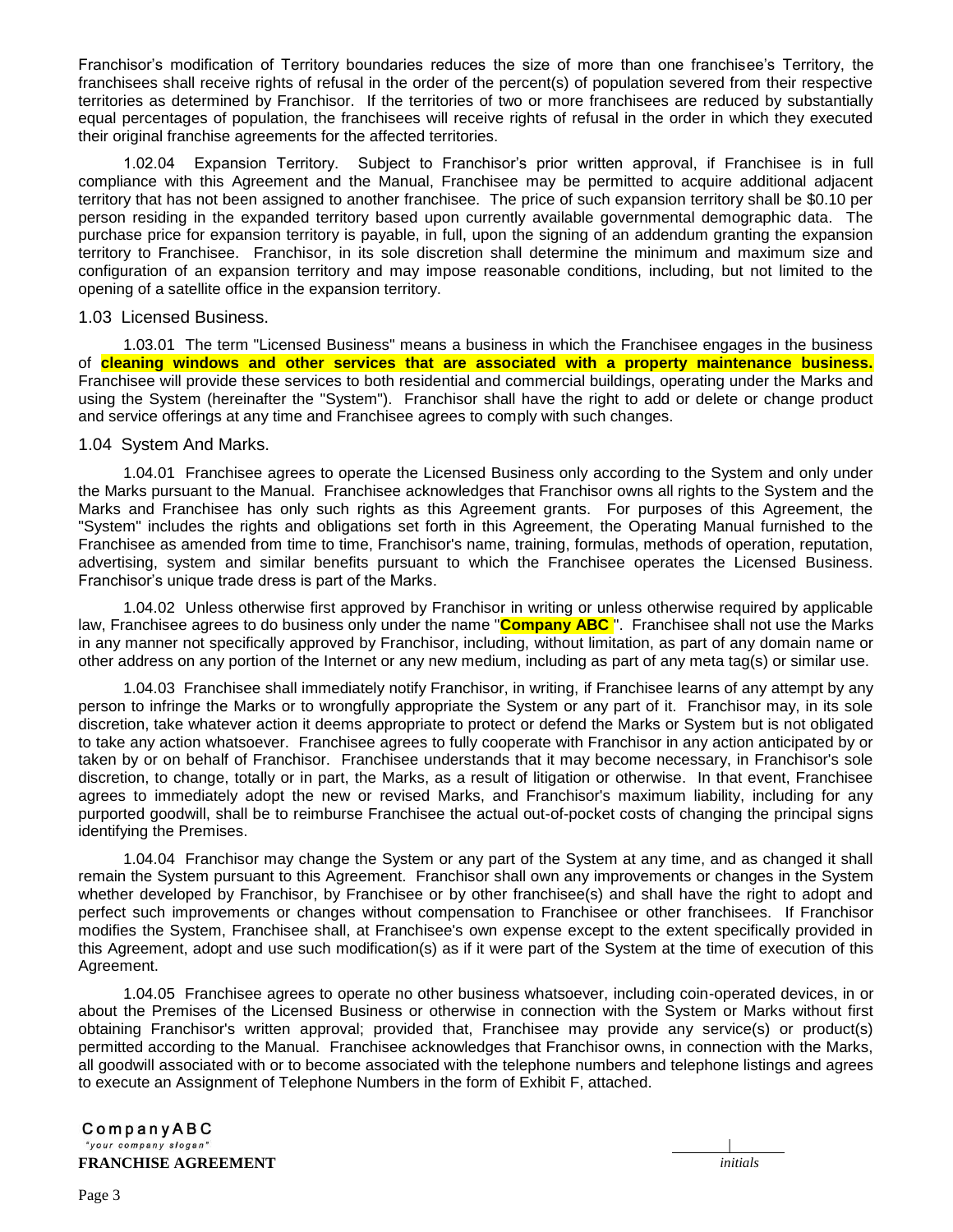#### <span id="page-7-0"></span>1.05 Manual.

Franchisor agrees to loan to Franchisee during the term of this Agreement one or more operations manuals (the "Manual"), together with such updates and modifications as Franchisor may from time to time provide to Franchisee. Franchisor may make any changes or modifications in the Manual as in Franchisor's sole judgment are desirable. Franchisee agrees that if there should, at any time, be a discrepancy between the terms of Franchisee's copy of the Manual and the master copy maintained in Franchisor's offices, the terms of the master copy shall prevail. Franchisee agrees, at all times, to conform to the Manual in all respects including to obtain any equipment, fixtures, personnel or technology necessary to do so. The Manual is and shall at all times remain the property of Franchisor and shall be returned to Franchisor upon expiration, termination or nonrenewal of this Agreement for any reason. Franchisee agrees not to make it available to or permit another to make any copies of the Manual or any portion thereof without Franchisor's prior written consent. Franchisee acknowledges and agrees that the fair value of the Manual is at least Five Thousand Dollars (\$5,000.00).

#### <span id="page-7-1"></span>**Article 2 - Franchise Fees And Advertising**

#### <span id="page-7-2"></span>2.01 Initial Fee.

The Initial Fee for the **Company ABC** Franchise is **Twenty-Five Thousand Dollars (\$25,000.00).** The Initial Fee shall be paid as stated in the Licensee's Application Agreement attached hereto as Exhibit B-1 or Exhibit B-2, as applicable. The Initial Fee is not refundable for any reason except if through no fault of Franchisee, Franchisor determines that Franchisee has not successfully completed the initial training, in which case Franchisor will refund one half of the Initial Fee. If Franchisee acquires an existing **Company ABC** business from Franchisor in connection with this franchise, Franchisee will pay the fair market going concern value of the assets purchased pursuant to a separate asset purchase and sale agreement to be negotiated, in addition to the Initial Fee. If the parties are unable to reach an agreement on the purchase and sale of assets within ninety days following the date of this Agreement, either party may terminate this Agreement by giving not less than ten business days notice to the other. Termination shall be pursuant to the terms of Articles 17 and 18.

#### <span id="page-7-3"></span>2.02 Royalties.

Franchisee shall pay to Franchisor a weekly royalty in an amount equal to the greater of ten percent (10%) of Gross Revenues or \$125.00 payable without setoff. The royalties are payable weekly by Electronic Funds Transfer. Funds must be in Franchisee's designated bank account in time so that Franchisor can obtain them on or before close of business on Tuesday of the week following the week on which the Royalties are based. Franchisor may, upon thirty (30) days prior written notice require Franchisee to pay Royalties by check, pre-authorized check, electronic funds transfer or other mechanism or to pay on a different periodic basis. If Franchisee owns more than one **Company ABC** franchise, Franchisee shall report and pay royalties for each franchise independently, unless otherwise directed by Franchisor.

#### <span id="page-7-4"></span>2.03 National Marketing Fee.

2.03.01 Franchisee shall pay to Franchisor a weekly National Marketing Fee in the amount equal to the greater of two percent (2%) of Gross Revenues or \$25.00, payable without setoff. Franchisor may reduce or discontinue the National Marketing Fee at any time and may, thereafter, reinstate it upon a new thirty day Notice. Franchisee shall pay the National Marketing Fee at the same time and in the same manner as Royalties. If Franchisee owns more than one **Company ABC** franchise, Franchisee shall report and pay the National Marketing Fee for each franchise independently, unless otherwise directed by Franchisor.

2.03.02 Franchisor may, in Franchisor's sole discretion, upon at least sixty days prior written notice, increase the National Marketing Fee up to a maximum of four percent (4%) of Gross Revenues.

2.03.03 Franchisor shall maintain all National Marketing Fees collected, net of any taxes Franchisor is required to pay on account of having collected the National Marketing Fees, in one or more bank accounts separate from Franchisor's regular account(s). Franchisee authorizes Franchisor to commingle Franchisee's National Marketing Fees with those paid by other Franchisees. Franchisor will provide an unaudited annual accounting to all Franchisees as to the aggregate amount of National Marketing Fees collected and their use and application by general category, which accounting will be prepared within ninety days following the end of Franchisor's fiscal year. Franchisee acknowledges and agrees that each such accounting is a Trade Secret and shall be treated as such according to this Agreement. Except as herein specifically provided, Franchisee waives all compliance with the Uniform Trust Accounting Act and related or similar laws to the broadest extent permitted by law.

CompanyABC "your company slogan" **FRANCHISE AGREEMENT**

| *initials*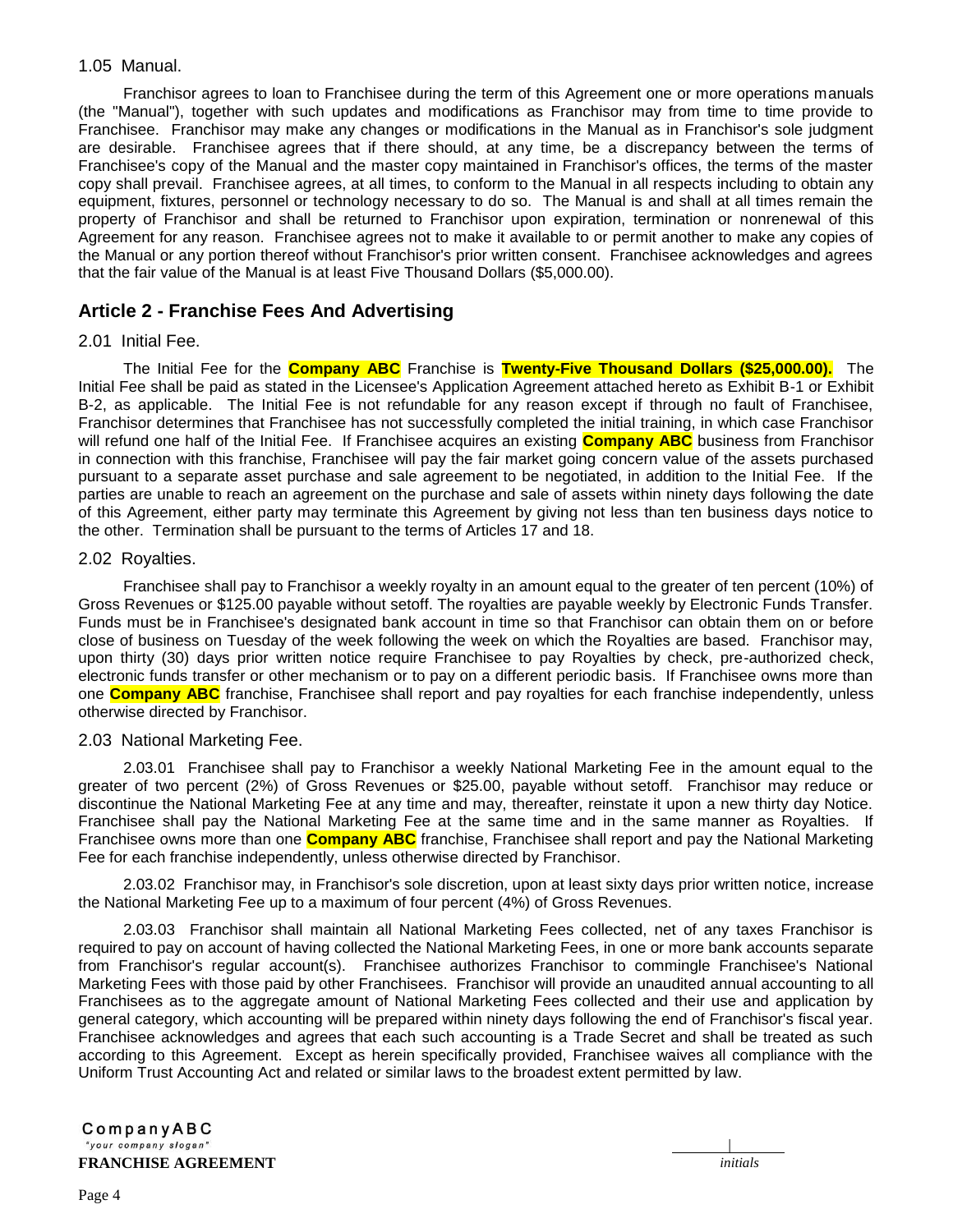2.03.04 Franchisor shall use National Marketing Fees collected, net of taxes and governmental fees, for advertising, marketing and promotion for the benefit of Franchisor's System. Selection of marketing, advertising and promotion location, scope, content, copy, timing and approach shall be by Franchisor and in Franchisor's sole discretion. Franchisor may use some of the funds, in its discretion, for market research, production and administration of the advertising program. Franchisor will attempt to benefit all of Franchisor's franchisees through the marketing program over all; however, not every element of the marketing and promotion program will necessarily directly benefit any specific franchisee. In making its marketing decisions, Franchisor will consider but not be bound by advice from any advisory committee(s) of franchisees recognized by Franchisor.

2.03.05 Franchisor shall have no duty to conduct any marketing program and if Franchisor does conduct a program, Franchisor makes no representations or warranties regarding the nature of the marketing to be conducted or about how it will affect Franchisee's revenue.

#### <span id="page-8-0"></span>2.04 Management Assistance.

In the event Franchisee requests Franchisor to provide extraordinary management or support services at Franchisee's location or in Franchisee's Territory Franchisee shall pay Franchisor's usual fee for such extraordinary services, which shall be due and payable no later than the second date for payment of royalties following the date of the services. All such extraordinary services shall be arranged as provided in the Manual.

#### <span id="page-8-1"></span>2.05 Gross Revenues.

The term "Gross Revenues" shall mean the full the price of all goods and services sold by Franchisee from or relating to the Licensed Business, whether or not Franchisee has received cash or other consideration. The only thing not included in Gross Revenues is taxes or fees Franchisee is required to collect on behalf of the government and which Franchisee actually remits. Gross Revenues are calculated at the time Franchisee sells the goods or services, without regard to when the Franchisee receives or expects to receive cash or other consideration therefore.

#### <span id="page-8-2"></span>2.06 Local and Cooperative Marketing.

Franchisee shall spend, on a monthly basis, not less than the greater of: (a) eight percent (8%) of Gross Revenues or (b) Two Thousand Five Hundred Dollars (\$2,500.00) on local and cooperative marketing. Local and cooperative marketing expenditures shall be in addition to the National Marketing Fees paid pursuant to paragraph 2.03. Franchisor may direct Franchisee to deposit some or all of its Local Marketing expenditures into a Local Marketing Cooperative.

2.06.01 Local Marketing. In addition to complying with any specific marketing requirements of Franchisor, Franchisee shall place and pay for such other marketing as Franchisee deems necessary and appropriate. Franchisee shall be responsible to assure that all marketing so placed complies with the Manual and serves to enhance and not detract from or harm the Marks and the goodwill attached and to become attached thereto. Franchisee shall promptly send to Franchisor copies of all marketing copy and media used. In the event Franchisor deems any advertisement or marketing technique to be not in compliance with this paragraph, Franchisee shall, immediately upon receipt of a written notice from Franchisor, cease using the subject advertisement or marketing technique and shall thereafter fully comply with this paragraph. If Franchisee violates this paragraph more than two times in any twelve month period, Franchisor may, in addition to all other remedies available pursuant to this Agreement, require Franchisee to obtain prior written approval of copy and marketing technique for all or certain categories of marketing.

2.06.02 Regional Marketing Cooperative. If there are two or more **Company ABC** franchisees in a marketing area, as determined by Franchisor, the franchisees shall form a Regional Marketing Cooperative and Franchisee shall participate in said cooperative and shall contribute such sums thereto as may be assessed by a majority vote of the cooperative. No Regional Marketing Cooperative shall make assessments, of more than 5% of Gross Revenues (5 of the 8%). Funds contributed to any local marketing cooperative shall be in addition to the National Marketing Fee paid pursuant to paragraph 2.03. Each Regional Marketing Cooperative shall be organized and operate as specified in the Manual.

#### <span id="page-8-3"></span>2.07 Grand Opening.

Franchisee shall, within six months after the date that Franchisee is open for business, publicize and conduct a grand opening consistent with Franchisor's guidelines. The grand opening shall be appropriate for Franchisee's territory, location, community, competitive environment and similar factors.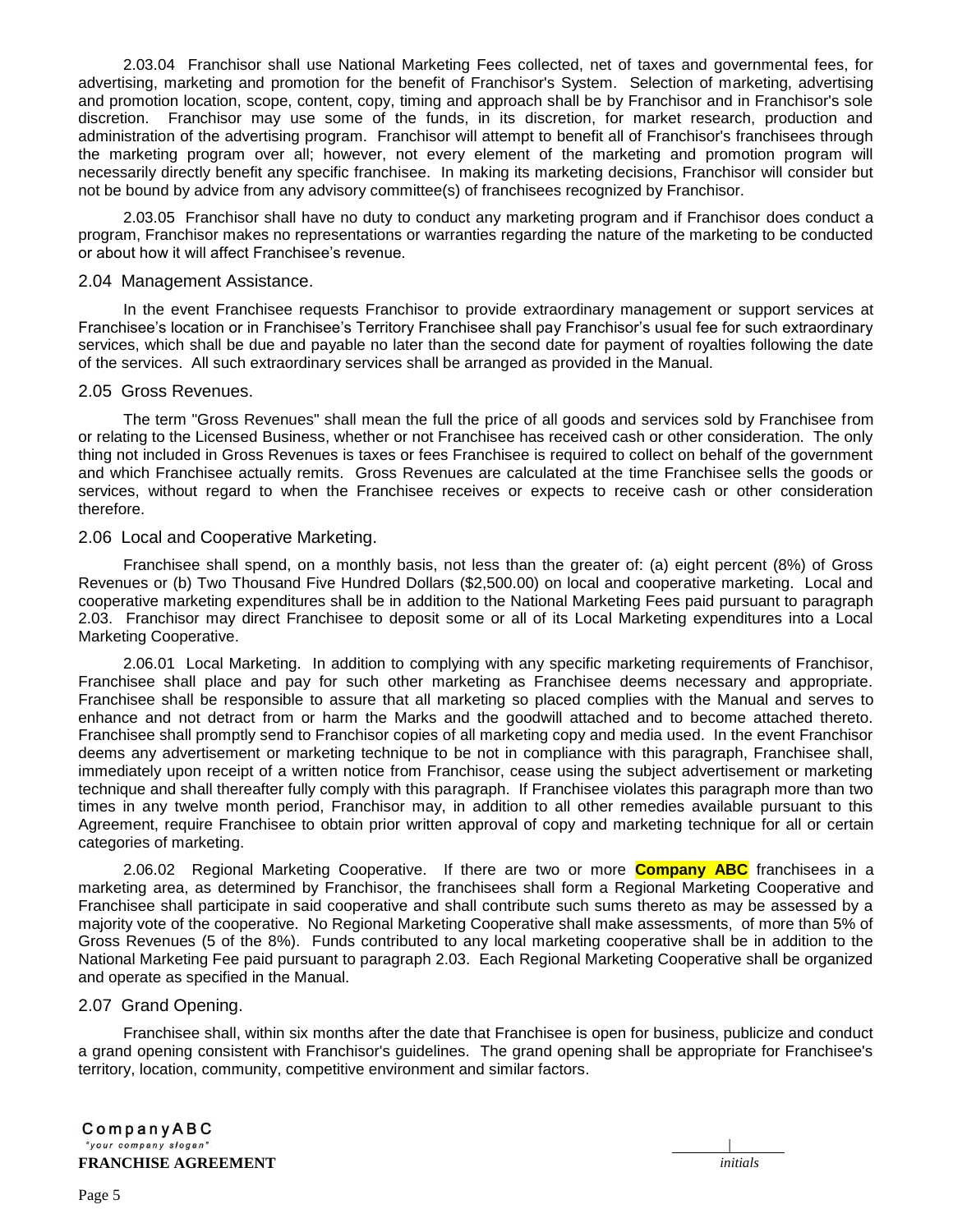#### <span id="page-9-0"></span>*2.08 Rebates, Discounts and Allowances.*

Franchisee authorizes Franchisor to collect all available rebates, discounts and allowances (RDA) from vendors or others with whom Franchisee does business, provided that, in Franchisor's reasonable business judgment, it is appropriate to collect them. Franchisor shall place all collected RDAs in either the National Marketing fund or in a separate account and shall apply all such funds for purposes of subsidizing the cost of franchisee conventions, meetings and incentive programs. Franchisee authorizes Franchisor to commingle Franchisee's RDA funds with those received on account of business conducted by other franchisees. Franchisor is authorized to pay from the collected RDA funds any taxes and assessments payable on account of having received the funds and a reasonable portion of the administrative and marketing costs of securing, managing and disbursing such funds. Franchisor will provide an un-audited annual accounting as to the aggregate amount of RDA funds collected and their use and application by general category, which accounting will be prepared within ninety days following the end of Franchisor's fiscal year and will be provided to Franchisee upon written request. Franchisee acknowledges and agrees that each such accounting is a Trade Secret and shall be treated as such according to this Agreement. Except as herein specifically provided, Franchisee waives all compliance with the Uniform Trust Accounting Act and related or similar laws to the broadest extent permitted by law.

#### <span id="page-9-1"></span>**Article 3 - Reports And Audits**

#### <span id="page-9-2"></span>3.01 Records And Reports.

Franchisee shall at all times maintain true and accurate business records in the manner specified by Franchisor. Franchisee shall, on a weekly basis or at such other intervals as specified by Franchisor, provide Franchisor with such report(s), in the form(s) specified by Franchisor, as Franchisor may require, and at such times as Franchisor may require, including, but not limited to, reports of Gross Revenues, reports of business expenses and overhead, customer information, copies of detailed purchase invoices, number and type of transactions, identity of vendors, the amount of marketing expenditures, detailed records of marketing expenditures, copies of inspection reports, and weekly or monthly sales summary. By submitting any reports to Franchisor, Franchisee is certifying that they are true and correct. Within ninety (90) days following the end of each calendar year, Franchisee shall provide Franchisor with a copy of Franchisee's balance sheet and an income and expense statement for the year. At the time they are filed, Franchisee shall provide Franchisor with copies of Franchisee's federal income tax return(s) and state and local excise tax returns, if applicable, together with all exhibits and schedules thereto and all amendments thereafter. Franchisor is authorized to rely upon such reports and financial documents and to disclose them to governmental authorities as and if properly requested. Franchisor may use data from the reports and financial documents in composite or statistical form for any purpose in Franchisor's sole discretion. Franchisor is authorized to obtain or verify the information and reports described herein by electronic means from Franchisee's computer(s), at any time, without prior notice, at Franchisor's sole election. Franchisee shall retain all business records for at least five (5) years or such longer period of time as may be required by applicable law

#### <span id="page-9-3"></span>3.02 Failure to Report.

If Franchisee fails, for any reason, to timely deliver to Franchisor any required report with all required information, Franchisor is authorized, without further notice, to assess Royalties and National Marketing Fees for each relevant week and effect an electronic funds or other transfer of such funds calculated as the greater of (a) Franchisee's average weekly Royalties and National Marketing Fees over the prior twelve months or (b) the average weekly Royalties and National Marketing Fees of all similar franchisees within Franchisee's region as defined by Franchisor. Franchisee hereby authorizes Franchisee's bank to make such transfers upon Franchisor's request. No action taken under this sub-paragraph shall constitute a cure of any breach by Franchisee, an election of remedies by Franchisor or act, in any way, to limit Franchisee's liability to pay fees under this Agreement.

#### <span id="page-9-4"></span>3.03 Audits And Inspections.

Franchisor shall have the right, at any time, to enter the Premises (either physically or electronically) for purposes of auditing the accuracy of reports submitted and to otherwise verify compliance with the terms and conditions of this Agreement. Should any audit or inspection reveal that Franchisee has underreported the amount of Gross Revenues, Franchisee shall immediately pay to Franchisor the additional amount of royalties and other fees payable on account of the underreporting, plus interest thereon at the rate of one and one-half percent per month, but not more than the maximum interest allowed by applicable law. If an audit or inspection reveals that Franchisee has underreported Gross Revenues by three (3) percent or more for any week, then Franchisee shall also pay, immediately, the cost of the audit or inspection. In all other cases, Franchisor shall bear the entire cost of the audit or inspection, including incidental costs. Should Franchisee at any time cause an audit to be made of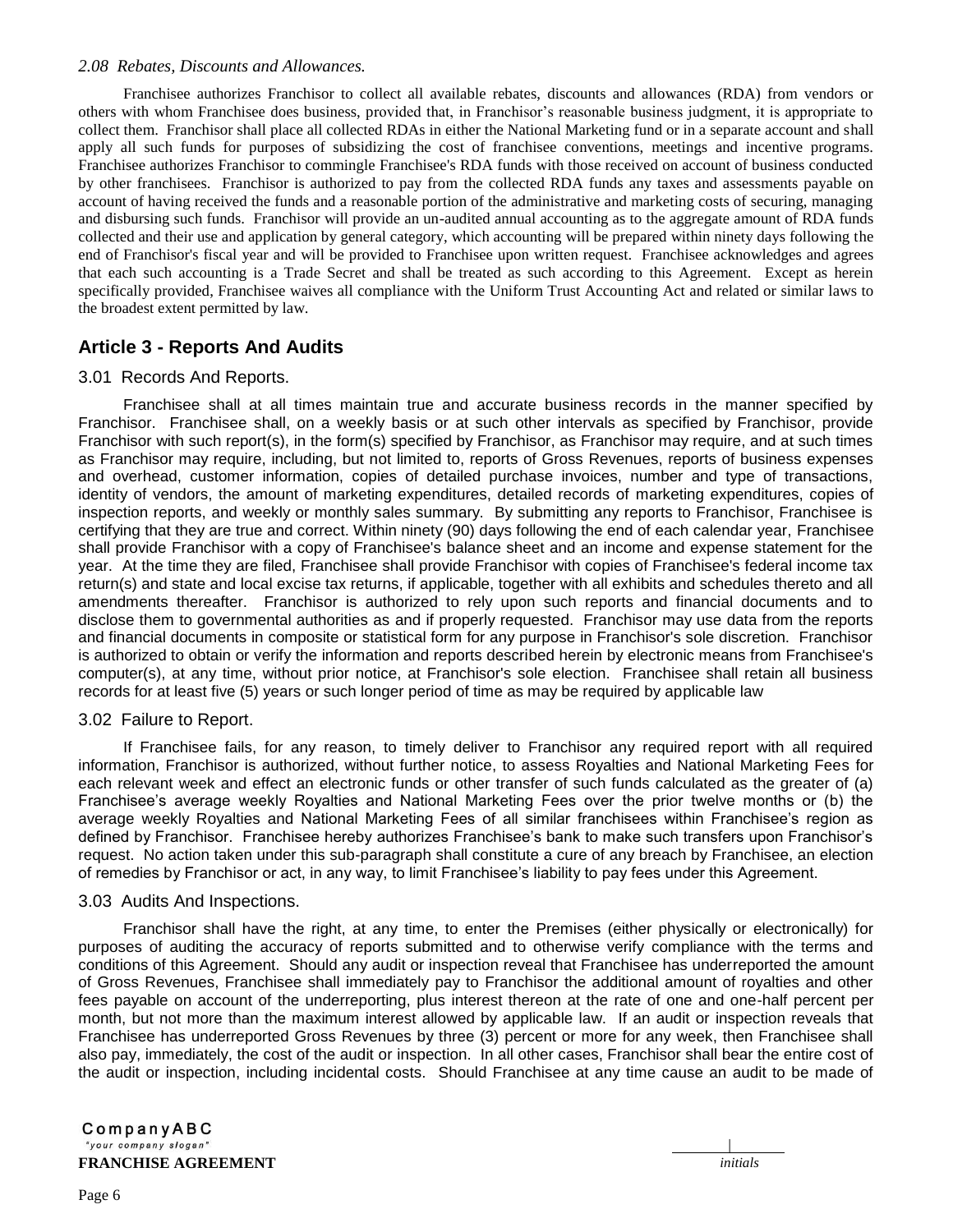Franchisee's Licensed Business, Franchisee shall cause a copy of the report of said audit to be delivered to Franchisor without any cost or expense to Franchisor.

#### <span id="page-10-0"></span>3.04 Contact With Others.

Franchisor shall have the right, in Franchisor's sole discretion and without further notice to Franchisee or to any other person or entity, to contact any of Franchisee's customers, landlord, accountant, vendors, or other persons within Franchisee's Territory or otherwise for the purpose of verifying the accuracy of any information submitted by Franchisee, for quality assurance or for any other purpose not inconsistent with this Agreement.

#### <span id="page-10-1"></span>**Article 4 - Training**

#### <span id="page-10-2"></span>4.01 Initial Training.

4.01.01 As a condition subsequent to this Agreement, Franchisee and Franchisee's designated manager, if applicable, shall successfully complete Franchisor's initial training program. The initial training program will be approximately 40 to 80 hours in length and shall be conducted at such location(s) as Franchisor specifies. The initial training may be conducted, in whole or in part, in an existing **Company ABC** Licensed Business owned by Franchisor, an affiliate of Franchisor or another franchisee. Franchisee and Franchisee's manager, if applicable, will be required to execute a consent, waiver and release in the form of Exhibit K before beginning training, relieving Franchisor or other franchisees who might be involved in the training of liability for wages, benefits, and for injury, damages or harm that might occur while training in the facilities of Franchisor or another franchisee. Franchisee shall be responsible for all salaries, compensation, benefits, and living and travel expenses of trainees. After the initial training, Franchisor will be available for such reasonable consultation as Franchisor deems appropriate. Franchisor reserves to itself the exclusive right to determine whether Franchisee and other trainees have satisfactorily completed the training program. If Franchisee and Franchisee's designated manager, if applicable, do not satisfactorily complete the initial training program, Franchisor may terminate this Agreement. Franchisee acknowledges that such failure to satisfactorily complete the initial training program is grounds for termination of this Agreement.

#### <span id="page-10-3"></span>4.02 Manager Training.

At all times, Franchisee or Franchisee's manager in charge of operating the Licensed Business shall be an individual who has successfully completed Franchisor's manager training program and who otherwise meets Franchisor's manager criteria. Any new manager shall successfully complete Franchisor's manager training program within 60 days after assuming the role of manager. Unless otherwise agreed in writing by Franchisor, Franchisee or Franchisee's manager(s) shall bear the reasonable cost of training additional managers after the first manager trained. In all cases, Franchisee shall be solely responsible for any salaries, compensation, benefits and living and travel expenses of trainees.

#### <span id="page-10-4"></span>4.03 Employee Training.

At all times, Franchisee shall employ only persons who have successfully completed Franchisor's training program. Franchisee shall pay Franchisor's or a third party's usual fee(s) for such mandatory training. Franchisee shall, in any event, be solely responsible for all salaries, compensation, benefits, and living and travel expenses of trainees.

#### <span id="page-10-5"></span>4.04 Subsequent Training.

Franchisor may require Franchisee and Franchisee's manager and employees to complete additional training at a location determined in Franchisor's sole discretion. Franchisee shall pay Franchisor's usual fee(s) for such mandatory training. Franchisee shall, in any event, be solely responsible for all salaries, compensation, benefits, and living and travel expenses of trainees.

#### <span id="page-10-6"></span>4.05 Training Materials.

Franchisor may, from time to time, provide or make available to Franchisee training materials and equipment for providing training for Franchisee's manager(s) and employees. Franchisor may charge a reasonable fee for such materials and equipment. Franchisee agrees that all such materials are Trade Secrets pursuant to this Agreement. Franchisee agrees to require all of its managers and employees, as applicable, to successfully complete any such training program(s) if Franchisor designates them as mandatory.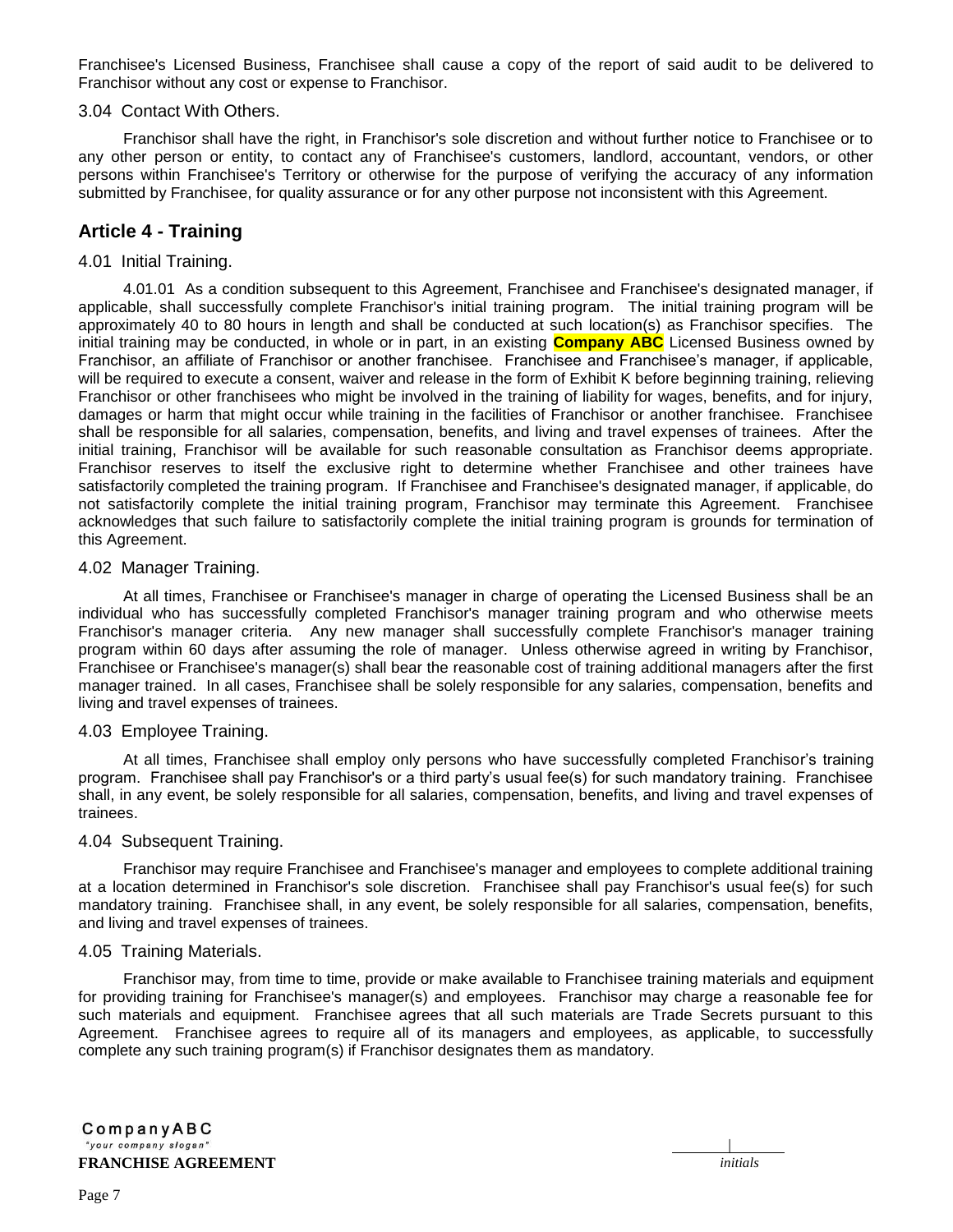#### <span id="page-11-0"></span>4.05 No Warranty of Success.

Franchisor's determination that Franchisee or Franchisee's employee(s) have successfully completed any training shall not be a warranty or representation that the person can or will successfully operate the Licensed Business or any aspect thereof.

#### <span id="page-11-1"></span>**Article 5 - Trade Secrets And Confidentiality**

Franchisee will have access during the course of this Agreement to trade secrets that are the property of Franchisor. Trade Secrets include, but are not limited to, the System, the Manual, formulas, methods, customer lists and related information, vendor and pricing lists and policies, the Training, and other programs, techniques and policies as they may be developed by Franchisor from time to time. Franchisee acknowledges that the Trade Secrets derive independent economic value from not being generally known to, and not readily ascertainable by proper means by, other persons who could obtain economic value from their disclosure or use. Franchisee agrees to not disclose or in any way make available to any unauthorized person(s) any Trade Secret(s) or any information regarding any Trade Secret(s) or any proprietary information made available to Franchisee by Franchisor. Franchisee shall hold all such information in complete confidence. Franchisee will not disclose any Trade Secrets whatsoever to any person(s) not employed by or under contract with Franchisee. Franchisee will disclose Trade Secrets only to those employees and agents of Franchisee with a legitimate need to know, each of whom Franchisee warrants will be subject to this article. Franchisee shall cause every manager and every employee who has access to Trade Secrets to sign a Confidentiality and Nondisclosure Agreement in the form prescribed by Franchisor, the current form of which is Exhibit I hereto. Franchisee agrees that Franchisor shall have sole discretion in determining what items or information are Trade Secrets and that any items or information designated Trade Secrets by Franchisor in the Manual or otherwise in writing shall be treated as Trade Secrets under this Agreement whether or not such items or information would be trade secrets under any other applicable legal or other definition(s), including any applicable statutes. In addition to all other remedies available to Franchisor, upon proof of violation of this Article by Franchisee, Franchisee agrees that Franchisor shall be entitled to liquidated damages in an amount equal to the greater of: (a) the sum of the average weekly Royalty Fees and the average weekly National Marketing Fees paid or payable by Franchisee during the preceding twelve months, multiplied by the number of weeks, or portion thereof, during which Franchisee was in violation of this Article or (b) one hundred percent of the gross revenues received or receivable by Franchisee or any transferee of any Trade Secrets during every day, or portion thereof, during which Franchisee was in violation of this Article. Franchisee acknowledges and agrees that, in the event of Franchisee's violation of this Article, proof of actual damages would be difficult and that the formula for calculating liquidated damages contained herein is a reasonable estimate of what actual damages would be. The foregoing formula does not result in a penalty.

#### <span id="page-11-2"></span>**Article 6 - Pre-Opening Obligations**

<span id="page-11-3"></span>6.01 Premises And Lease.

6.01.01 Franchisee shall be solely responsible for selecting the location for the Licensed Business that complies with the Manual (hereinafter "the Premises"). Franchisee, within 180 days after signing this Agreement, shall select a location, subject to Franchisor's approval. Franchisor will attempt to provide to Franchisee any information in its possession regarding the Premises, proposed Premises and any known alternative Premises within Franchisee's Territory. Such information is provided by Franchisor without warranty as to its accuracy or completeness or otherwise. Franchisor has no special expertise in such matters. Franchisee shall not sign a lease, sub-lease or other obligation until after Franchisee has received Franchisor's approval of the Premises and lease or sub-lease in writing, which approval shall be deemed to have been given if Franchisor has not notified Franchisee within ten (10) business days following Franchisor's receipt from Franchisee of a copy of the proposed lease or sub-lease and such other information about the proposed Premises as Franchisor may require. Approval of the Premises or the lease or sub-lease by Franchisor does not constitute a representation or warranty by Franchisor that the Premises will be good and does not constitute a legal or other opinion as to any term of the lease or sub-lease. Franchisor may, in Franchisor's discretion, condition approval upon execution of the Lease Conditional Assignment Agreement by Franchisee and Franchisee's landlord in the form of Exhibit E, attached. If Franchisee fails to select an approved location within 180 days, Franchisor shall have the option of terminating this Agreement. Franchisee acknowledges and agrees that failure to select an approved location within 180 days is cause for Termination of this Agreement. Notwithstanding Franchisor's right to terminate for failure to select an approved location within 180 days, Franchisor will reasonably extend the selection period if Franchisee has made best efforts to select a location and for valid reasons has been unsuccessful.

#### CompanyABC "your company slogan" **FRANCHISE AGREEMENT**

| *initials*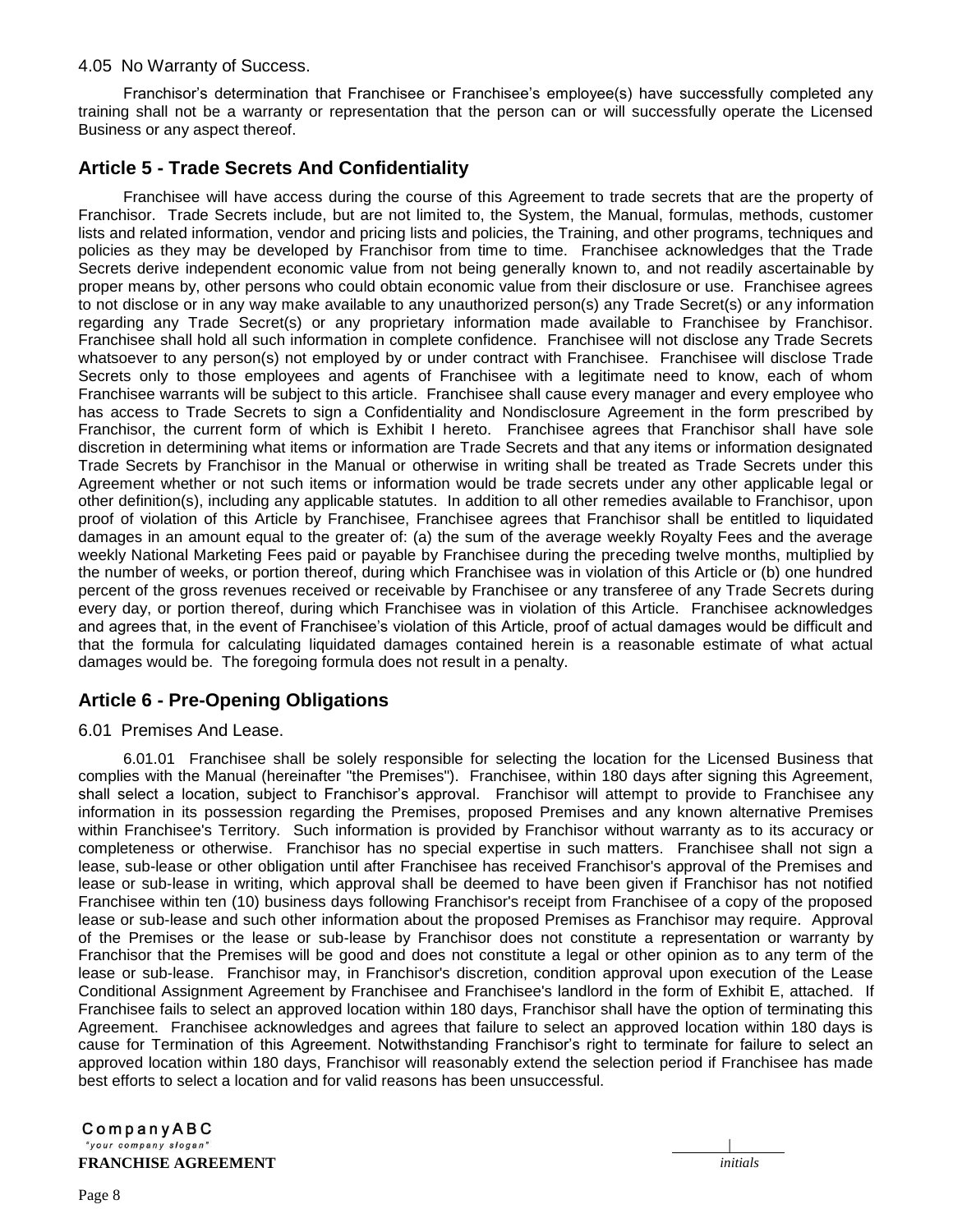6.01.02 If Franchisee requests Franchisor to send a person to Franchisee's Territory to assist in identifying, selecting or negotiating the terms of a lease or purchase of or otherwise in connection with Franchisee's selection of Premises, upon Franchisor's request, Franchisee shall arrange for appropriate transportation, hotels and meals and reasonable expenses not to exceed the current per diem rate for federal employees all at Franchisee's expense. Except for the per diem allowance, Franchisee shall pay such expenses directly to the transportation and other providers.

6.01.03 In some instances, Franchisor may have already entered into a master lease for the Premises. In such event, Franchisee shall execute a sublease or assignment agreement, as appropriate, subject to the same terms and conditions as the master lease. The sublease or assignment may provide that Franchisee shall pay rent and other obligations directly to the master landlord.

#### <span id="page-12-0"></span>6.02 Specifications.

Franchisee's Licensed Business shall operate only from Premises meeting Franchisor's specifications, including appropriate office and warehouse space. Franchisee understands and agrees that, although all **Company ABC** offices will follow a consistent theme, the details of their design will differ in many cases, based upon location requirements, landlord requests, and unique features of the community. Franchisor will consider Franchisee's requests for features for Franchisee's office, but is not obligated to follow those requests. Franchisee shall be obligated to update the design of Franchisee's office at Franchisee's expense not more than once every three years. Franchisee may change or update the design of Franchisee's office, subject to Franchisor's prior written approval, at any time, at Franchisee's expense. If Franchisor approves any changes in the plans or designs at Franchisee's request (or to comply with governmental codes, rules or ordinances), Franchisor shall own all rights to such plans as modified without further compensation to Franchisee or any other person. Franchisee shall sign and obtain signatures of necessary third parties on any documents requested by Franchisor to transfer any and all copyrights or other proprietary interests of any person in and to such modified plans or designs.

#### <span id="page-12-1"></span>6.03 Appearance Of Premises.

Franchisee acknowledges that not every **Company ABC** office will be required to have identical decor, color schemes and layout. Franchisee agrees to accept Franchisor's subjective evaluation as to what would keep the Premises in compliance with Franchisor's standards. Franchisee agrees, at Franchisee's sole cost and expense, to maintain the Premises, including, but not limited to equipment, displays, fixtures, and interior and exterior decor in accordance Franchisor's standards throughout the term of this Agreement

#### <span id="page-12-2"></span>6.04 Required Equipment

Franchisee shall acquire install and use, at Franchisee's sole expense the Required Equipment. The current list of Required Equipment is contained in **Exhibit C.** Franchisee understands that the specific list of Required Equipment may be different for Franchisee's Licensed Business than for other franchisees or company-owned offices on account of differences in the Premises, lease terms, demographics or otherwise and that Franchisor shall have the right to modify the list of Required Equipment in the Manual or otherwise in writing. All Required Equipment shall meet or exceed Franchisor's specifications. Franchisee shall purchase the Required Equipment only from vendors approved by Franchisor.

#### <span id="page-12-3"></span>**Article 7 - Operation Of Licensed Business**

#### <span id="page-12-4"></span>7.01 Independent Contractor.

Each party to this Agreement is and shall remain an independent contractor and shall control the manner and means of operation of its respective business and shall exercise complete control over and responsibility for all labor relations and the conduct of its agents and employees. Neither party shall be considered or held out to be agent(s), joint venturers, partners or employee(s) of the other, except as specifically authorized by this Agreement. Neither party shall negotiate or enter into any agreement or incur any liability in the name of or on behalf of the other unless, and to the extent, specifically authorized by this Agreement. Franchisee shall prominently display signs at all times in the manner specified by Franchisor, indicating the name of the Franchisee and stating that the Licensed Business is independently owned and operated. Franchisee's business forms that bear the Marks shall contain Franchisee's name and a statement that the Licensed Business is independently owned and operated in such form as Franchisor may specify.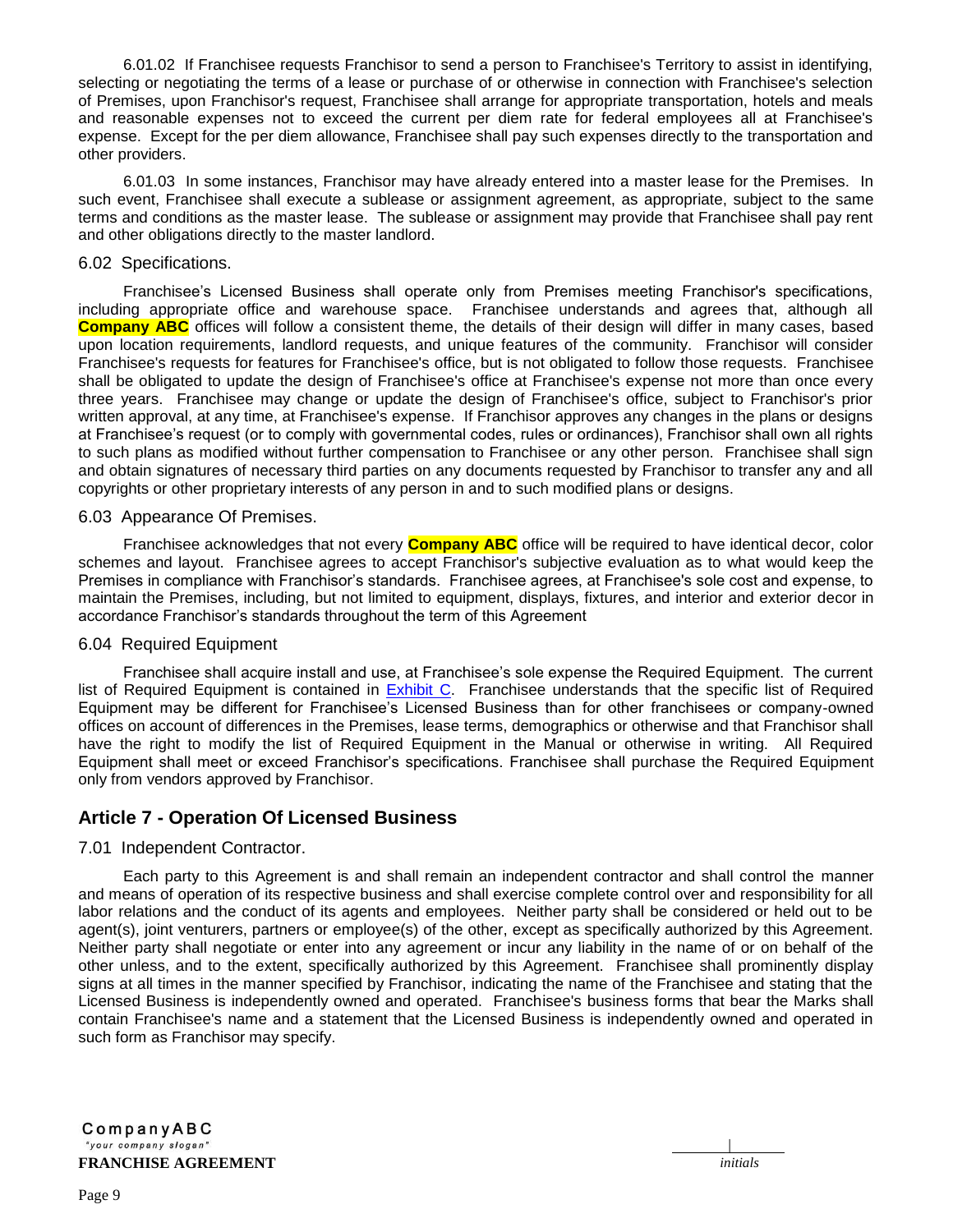#### <span id="page-13-0"></span>7.02 Personal Participation.

Throughout the term of this Agreement, Franchisee shall either devote Franchisee's full time and effort to actively managing the Licensed Business or delegate its management to a responsible person. Notwithstanding any delegation of authority hereunder, Franchisee shall reserve and exercise ultimate authority and responsibility with respect to the operation and management of the Licensed Business. If Franchisee employs a manager to run the day to day operations, the manager shall be required to attend and successfully complete Franchisor's training program prior to taking over full day-to-day responsibilities, at Franchisee's sole cost and expense (except for Franchisee's first manager whom Franchisor will train at no additional charge to Franchisee for the training—but Franchisee shall be solely responsible for all travel and living costs of trainees). Franchisee shall devote such time and effort to the Licensed Business as Franchisee determines, but shall reserve and exercise ultimate authority and responsibility with respect to the operation and management of the Licensed Business.

#### <span id="page-13-1"></span>7.03 Retail Prices.

Franchisor may recommend prices and pricing strategies for products and services. Franchisee is obligated to follow such price recommendations to the extent such obligation is consistent with applicable law and is otherwise solely responsible for establishing franchisee's own retail prices at such levels as franchisee deems appropriate.

#### <span id="page-13-2"></span>7.04 Compliance With Laws.

Franchisee shall be solely responsible, at Franchisee's sole cost and expense, for obtaining and maintaining all necessary or required permits and licenses in order to operate the Licensed Business. Franchisee is solely responsible for strictly complying with each and every law, ordinance and regulation applicable to the Licensed Business, including, but not limited to, licensing, health, safety, environmental, consumer and labor regulations. Franchisee shall timely pay all applicable taxes as they come due, but may challenge the amount or applicability thereof; provided, that Franchisee hereby agrees to indemnify, hold harmless and defend Franchisor from any and all liabilities for taxes based upon Franchisee's operations.

#### <span id="page-13-3"></span>7.05 Franchisee Business Operation.

Franchisee understands and acknowledges that every detail of the System and of the operation of the Licensed Business is important to Franchisee, Franchisor and other **Company ABC** franchisees in order to maintain and further develop high and uniform operating standards, to increase the demand for goods and services sold by Franchisor and all franchisees, to enhance the image of Franchisor and the Marks, and to protect Franchisor's reputation and goodwill. Therefore, Franchisee agrees that:

7.05.01 Compliance with Manual. Franchisee shall operate the Licensed Business in conformity with such uniform methods, standards and specifications as Franchisor may prescribe, in the Manual or otherwise, to insure that the highest degree of quality and service is uniformly maintained. Franchisee shall acquire and maintain, at all times, all equipment and software required by Franchisor for operation of the Licensed Business. Franchisee shall offer all of the goods and services designated by Franchisor and no others without the written consent of Franchisor, which consent Franchisor may withhold for any reason. Franchisee shall assure that all telephone calls are answered live in compliance with the Manual.

7.05.02 Image. Franchisee shall, at all times, work to protect and enhance Franchisor's image and, specifically, shall maintain employees or workers in the Licensed Business whose appearance, attire, attitude, reputation and demeanor are consistent with Franchisor's image. Franchisee acknowledges and agrees that Franchisor shall have sole discretion in determining what constitutes Franchisor's image, and further acknowledges that said image is constantly evolving as markets change and evolve.

7.05.03 Business Dealings. Franchisee shall not, at any time, engage in any business dealings in relation with the Licensed Business or the Franchise which are unethical, dishonest or otherwise could cause harm to the Marks, Franchisor, the goodwill associated with the Marks, or to any customer or vendor of Franchisee.

7.05.04 Maintenance. Franchisee shall, at Franchisee's sole cost and expense, maintain the Premises, inside and out, in the highest degree of sanitation, repair and condition, and in connection therewith shall make such additions, alterations, repairs and replacements thereto (but no others without Franchisor's prior written consent) as may be required for that purpose, including without limitation, such periodic cleaning, repainting, repairs to impaired equipment and replacement of obsolete signs and equipment as Franchisor may reasonably direct. Franchisee shall maintain all landscaping and other outside areas of the premises in an attractive and clean condition.